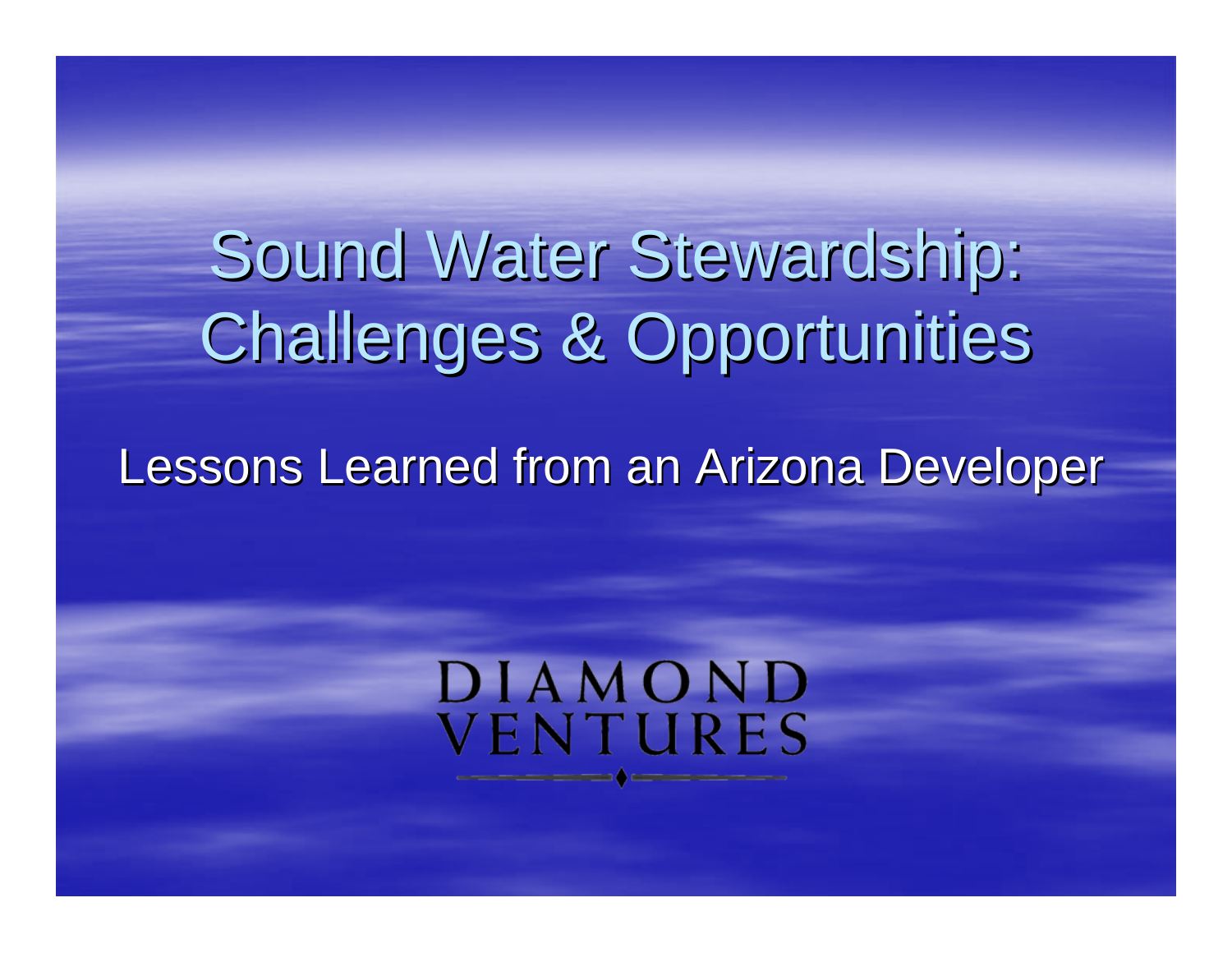## Diamond Ventures: Who We Are Diamond Ventures: Who We Are

A real estate investment company with more than 20,000 acres in active development in 11 20,000 acres in active development in 11 jurisdictions.

- Custom Home Communities
- Residential Subdivisions
- Master Planned Communities
- Commercial Shopping Centers
- Industrial Parks Industrial Parks
- –- Office Complexes

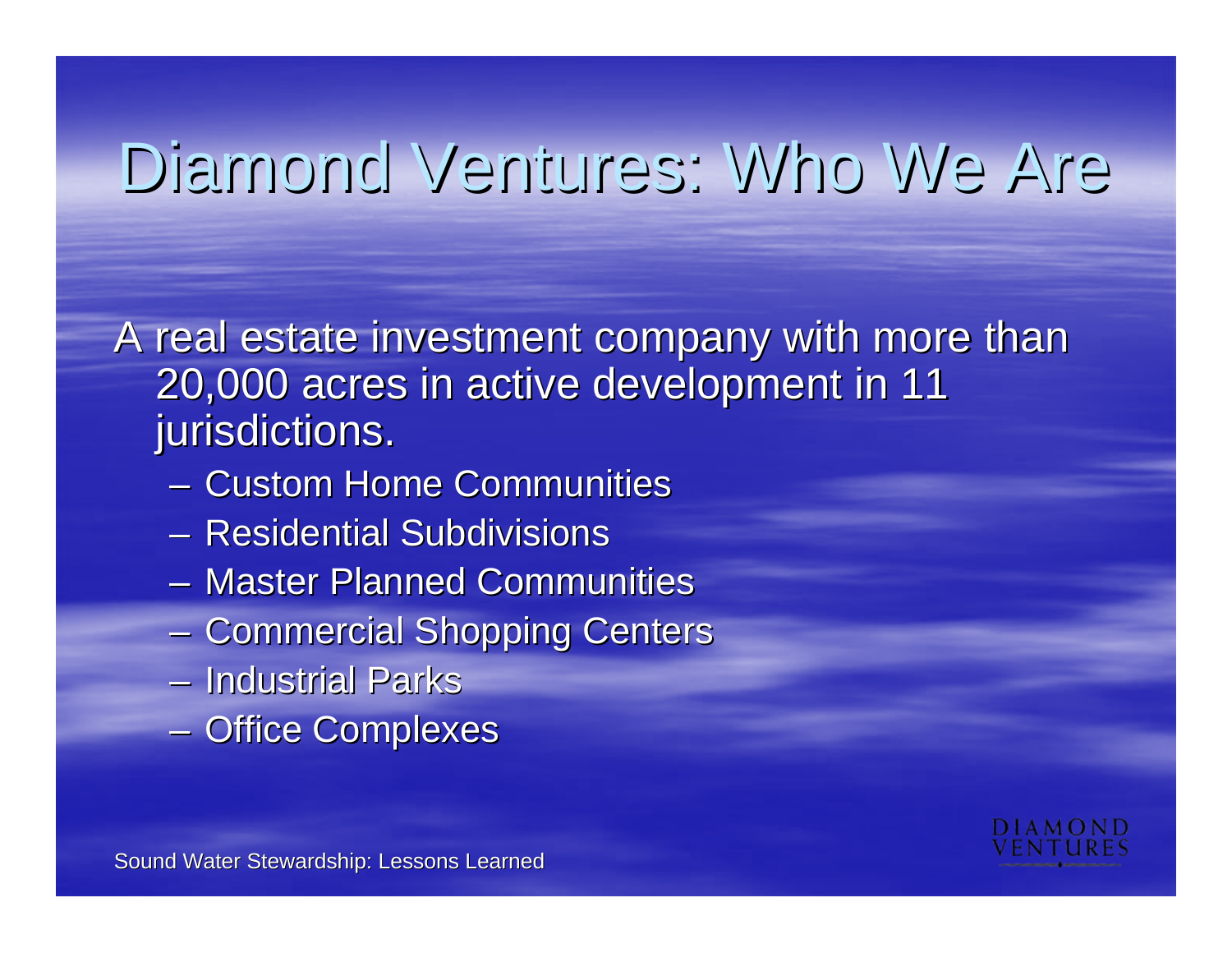## Diamond Ventures



- $\star$  Casa Grande
- $\star$  Marana
- $\star$  Oro Valley
- $\star$  Peoria
- $\star$  Sahuarita
- $\star$  Sedona
- $\star$  Tucson
- $\star$  Coconino
- $\star$  Cochise
- $\star$  Pima
- $\star$  Pinal

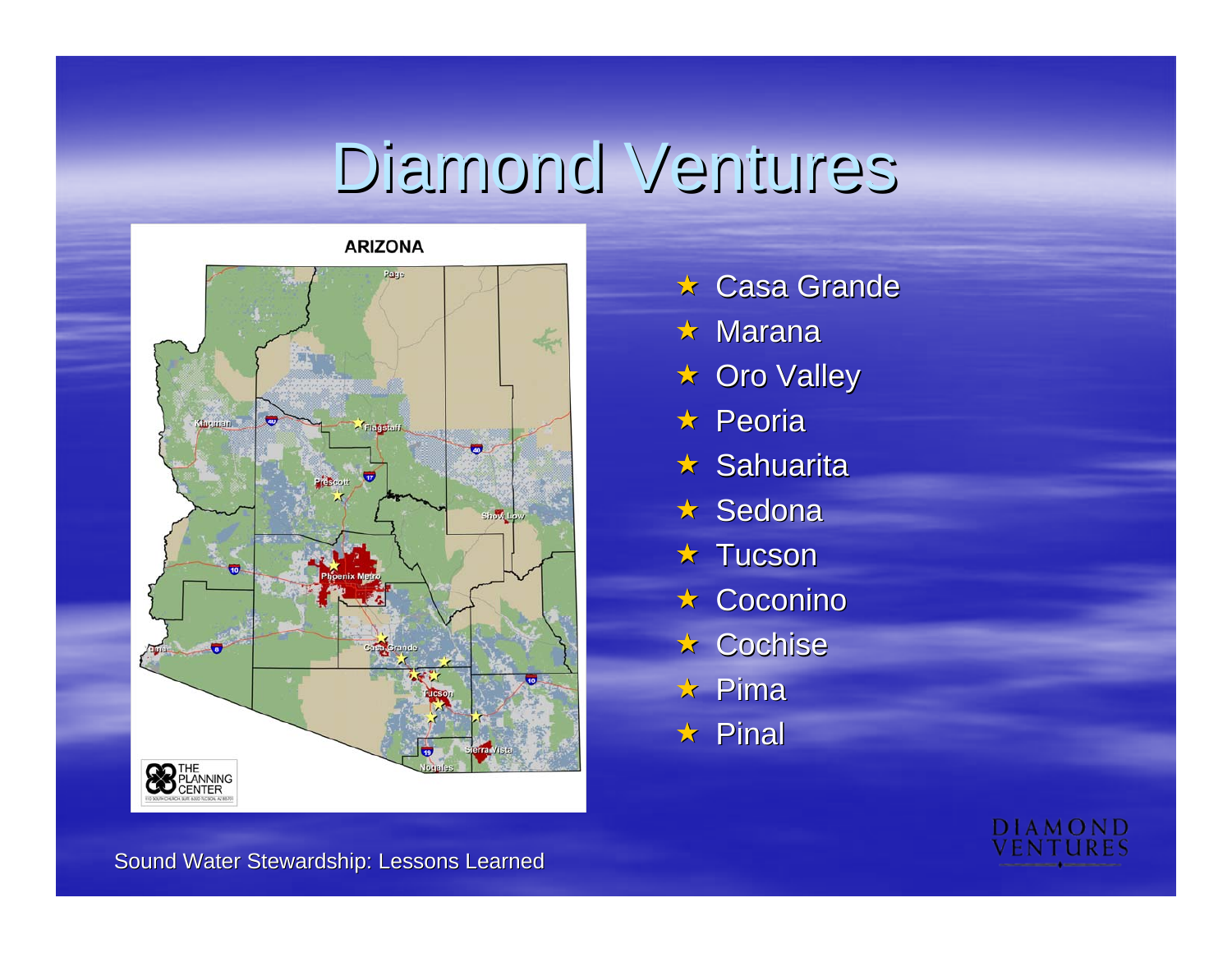#### Initiating a Sound Water Program Physical Reality Physical Reality



**Project: Verano Acreage: Acreage:** 3,200 **Land Use: Mixed-Use Master Plan** (up to 10,000 du) **Entitling jurisdiction: Pima Water Provider: Water Provider:** TBD--DWID--Tucson--Private Utility **Wastewater Provider: Wastewater Provider:** TBD--DWID--Tucson-- Private Utility **Elements of Water/Wastewater program: Elements of Water/Wastewater program:**

- --Riparian Corridor Restoration-on-site effluent
- --Project Specific Water Conservation Program

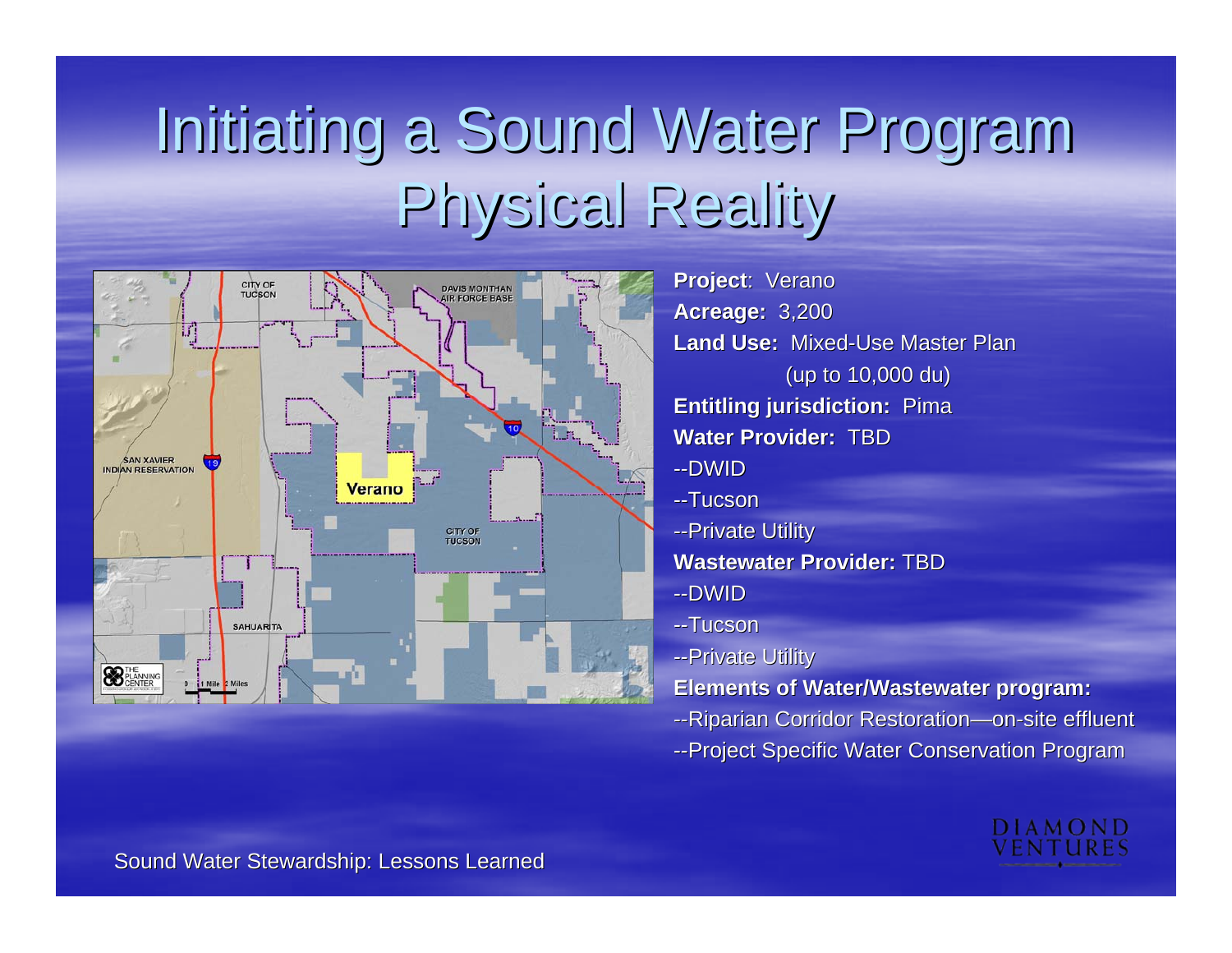#### Initiating a Sound Water Program: Physical Reality

**- Capacity Availability Transmission and Treatment Reuse Options** 

Lesson Learned: As Real Estate developers, we are focused on where we see the greatest opportunity for water management and savings. For us, that is clearly found in the tools and methodologies we employ in outdoor environment

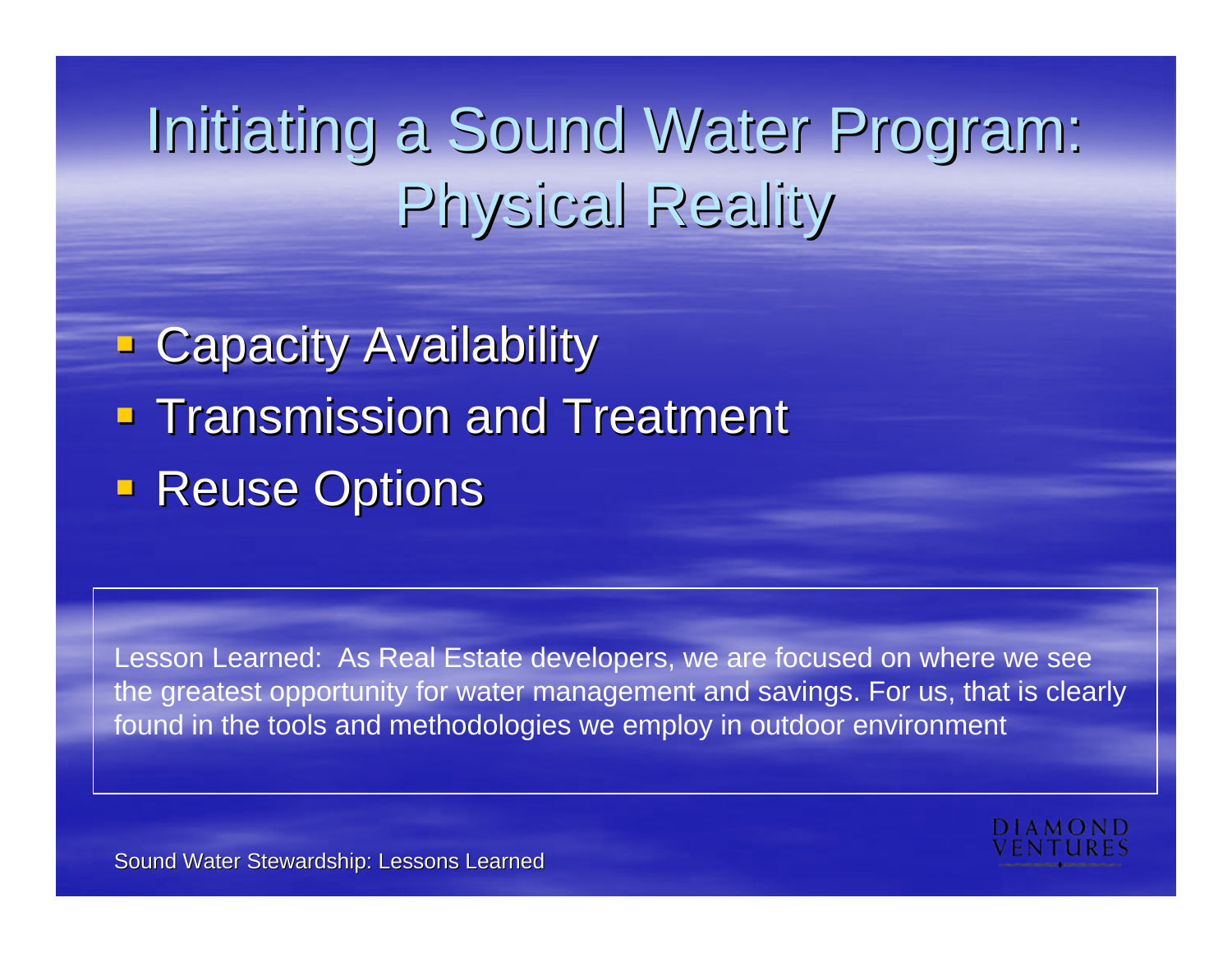#### Initiating a Sound Water Program Political Reality



**Project: Smith Ranch Acreage: 2,000 Land Use: Master PlanCommercial** Residential **Entitling jurisdiction: Cochise County** 

**Water Provider: TBD/Private, Benson Wastewater Provider: TBD/ Private, Benson Elements of Water/Wastewater program: Elements of Water/Wastewater program:**

- --No golf courses allowed
- --Native species of drought tolerant, xeriscape trees and shrubs mandatory
- --Limitations on the amount of residential turf
- --Drip Irrigation Systems required with rain and seasonal sensors
- --Use of available gray water and reclaimed water in common area landscape
- --Evaporative coolers as sole sources of cooling prohibited
- --Storm water harvesting
- --Natural open space recharge areas

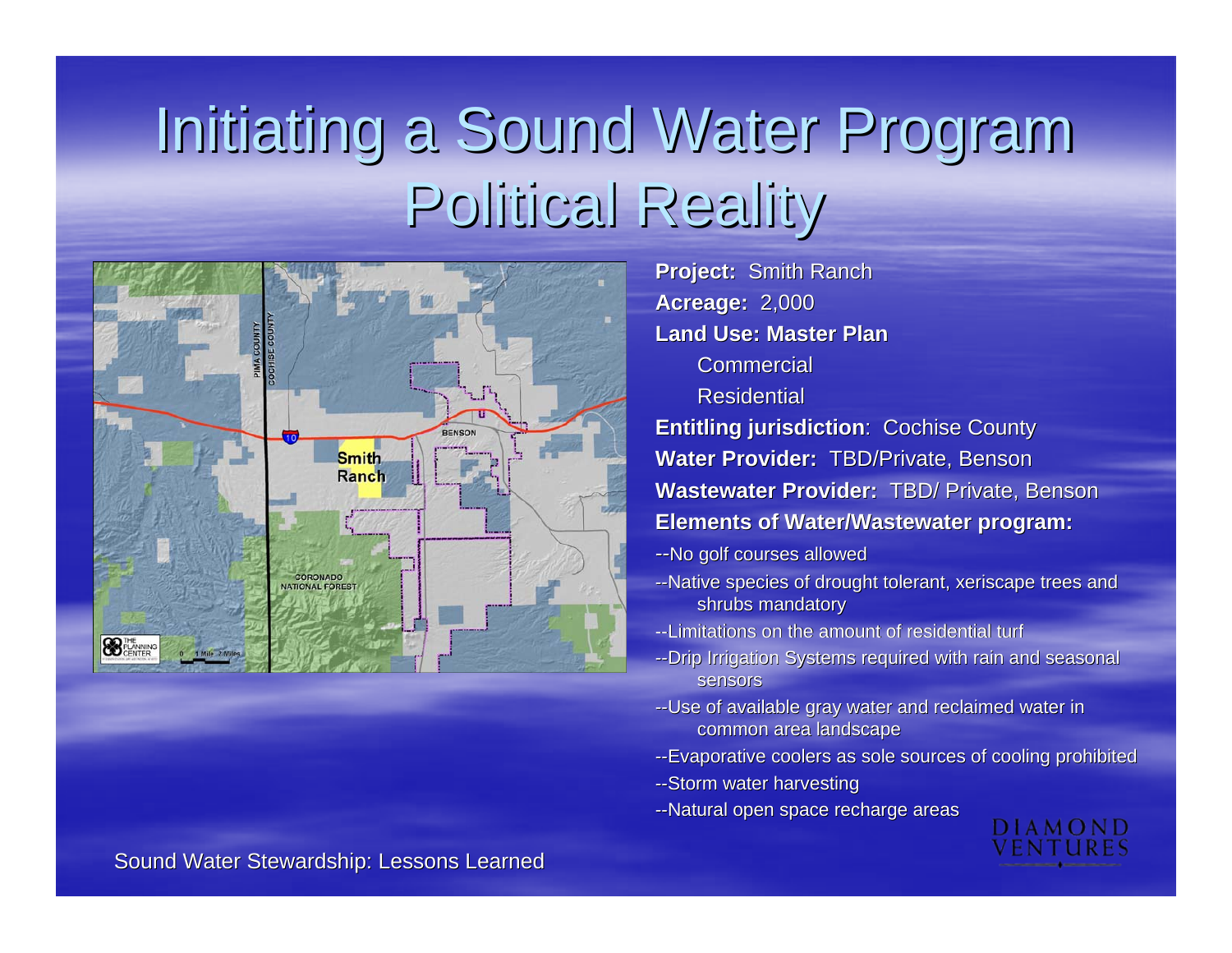#### Initiating a Sound Water Program: Political Reality

Entitling & adjacent jurisdictional requirements Entitling & adjacent jurisdictional requirements

- $\Box$ Super regulatory authority
- $\blacksquare$ State regulatory requirements (ADWR – Non AMA)
- $\Box$ Neighboring community support/opposition

Lesson Learned: With Smith Ranch, we have learned what happens when a jurisdiction says, "We want you to go above and beyond the legal requirements to make this work." Given the complex nature of assuring water for new development and neighboring public perceptions, sometimes the best efforts are not sufficient and you are faced with referendum challenges.

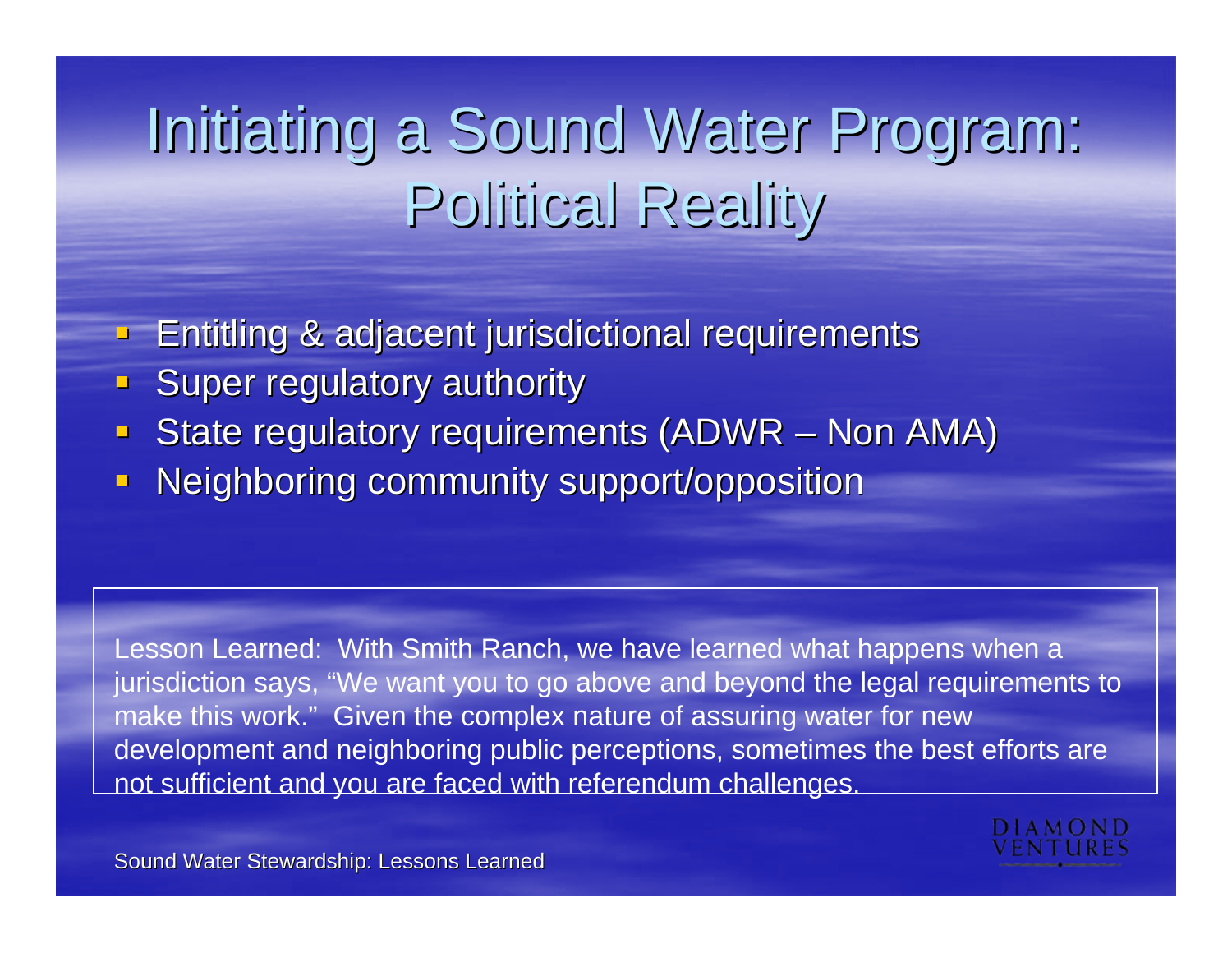#### Initiating a Sound Water Program Financial Reality Financial Reality



**Project: Red Rock Acreage: Acreage:** 1,300 **Land Use: Mixed-Use Master Plan** (up to  $4,000$  du) **Entitling jurisdiction: Pinal County Water Provider: Red Rock Utility** (a division of Diamond Ventures) **Wastewater Provider: Red Rock Utility** (a division of Diamond Ventures) **Elements of Water/Wastewater program: Elements of program:** --Creation of utility division required because of lack of service providers --Effluent use for recreational amenities

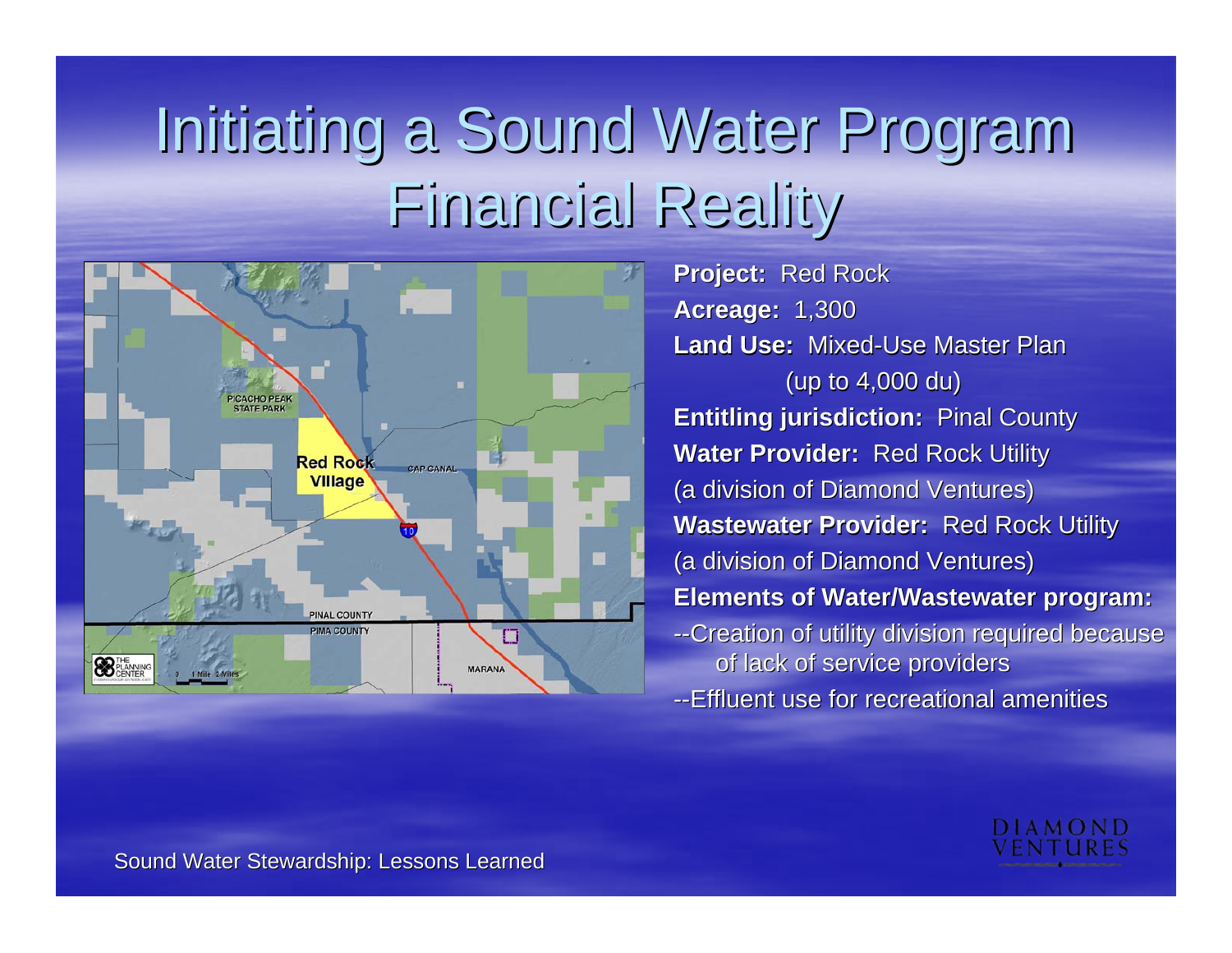#### Initiating a Sound Water Program: Financial Reality Financial Reality

**EXCost of Infrastructure** 

- **Example 23 Ferm Operation & Maintenance Cost of Long Term Operation & Maintenance**
- **Operating Profit/Loss**

Lesson Learned: Private utility companies can successfully construct and operate state-of-the-art systems, particularly when extension of municipal provider systems is not a viable option.

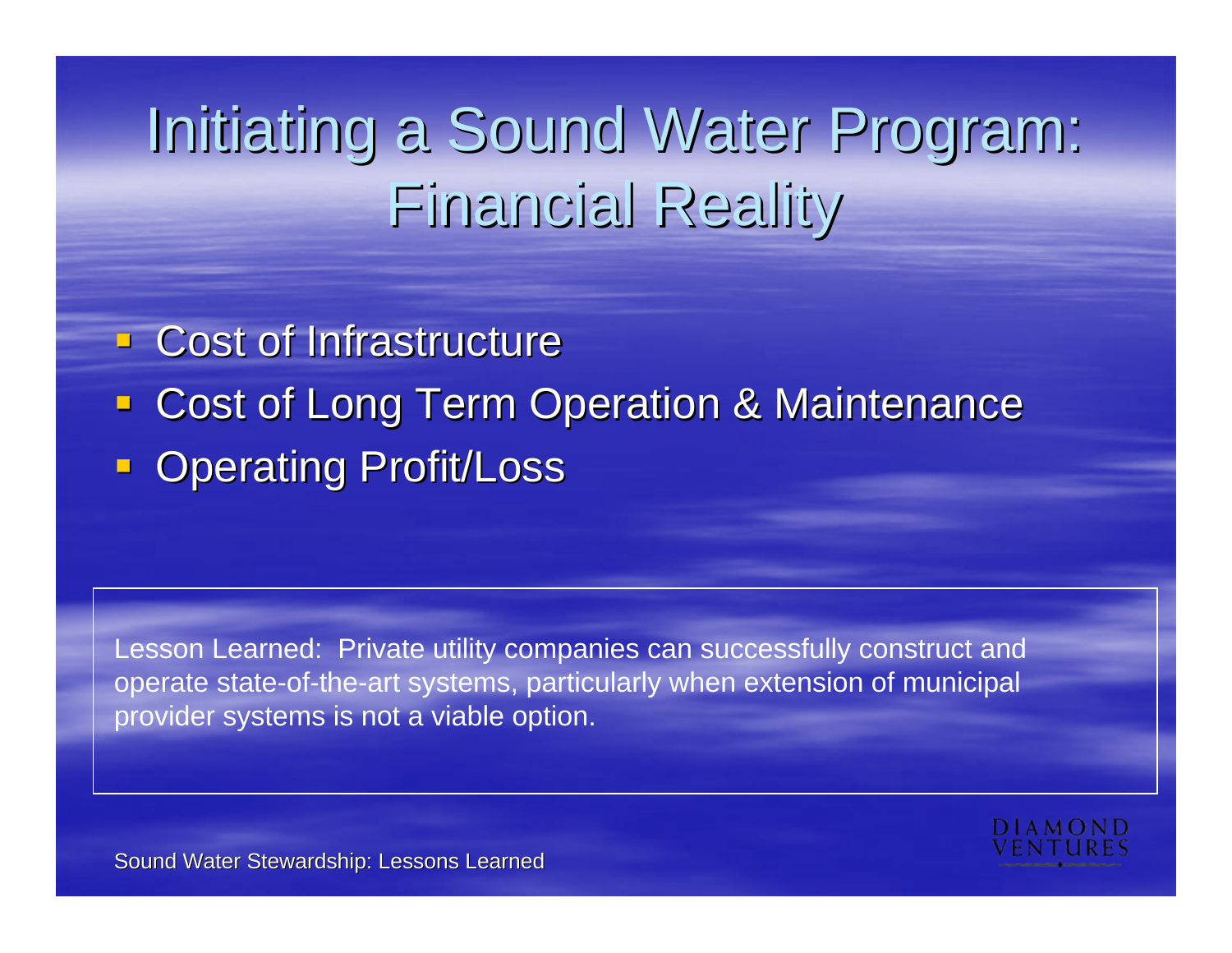## From Our Perspective From Our Perspective

- **EXTER 10 Induces in the future will need to focus on Anallenges in the future will need to focus on** identifying supply, transmission, treatment and reuse capacity, and correlate it against market demands and cost to construct.
- $\blacksquare$  We believe the private sector in some cases is a viable entity to help construct and manage the sourcing.
- **Water conservation, particularly limitations on turf** and on-site reuse, is key.